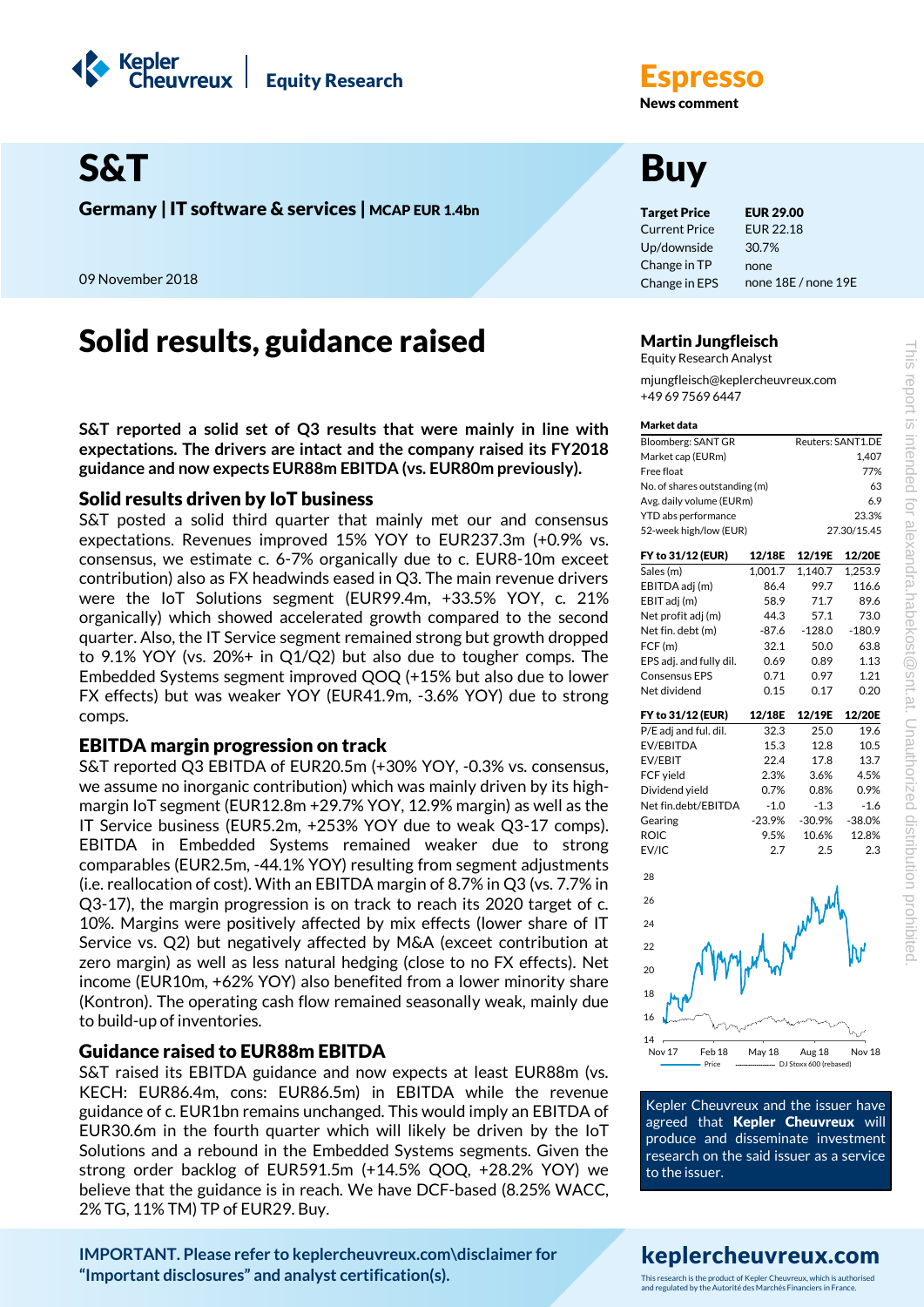

# S&T Q3 results

### Table 1: S&T Q3 results

|                         | $Q3-18$ | $Q3-17$ | YOY              | <b>Consensus</b> | vs.cons | $Q2-18$ | % QOQ     | 9M-18   | 9M-17   | <b>YOY</b> |
|-------------------------|---------|---------|------------------|------------------|---------|---------|-----------|---------|---------|------------|
| Revenue                 | 237.3   | 205.9   | 15%              | 235.3            | 0.9%    | 219.0   | 8.3%      | 660.0   | 587.3   | 12%        |
| <b>Gross Profit</b>     | 81.1    | 74.7    | 9%               | n/a              |         | 80.7    |           | 235.9   | 220.6   | 7%         |
| % margin                | 34.2%   | 36.3%   |                  |                  |         | 36.8%   |           | 35.7%   | 37.6%   |            |
| EBITDA                  | 20.5    | 15.8    | 30%              | 20.6             | $-0.3%$ | 19.6    | 4.8%      | 57.2    | 43.0    | 33%        |
| % margin                | 8.7%    | 7.7%    |                  | 8.8%             |         | 8.9%    |           | 8.7%    | 7.3%    |            |
| EBIT                    | 13.4    | 9.6     | 40%              | 13.7             | $-2.2%$ | 12.8    | 4.8%      | 36.5    | 23.8    | 53%        |
| % margin                | 5.6%    | 4.6%    |                  | 5.8%             |         |         |           | 5.5%    | 4.1%    |            |
| Net Income              | 10.1    | 6.2     | 62%              | 10.1             | 0.0%    | 8.9     | 13.7%     | 27.3    | 27.8    | $-2%$      |
| <b>EPS</b>              | 0.15    | 0.14    | 7.1%             |                  |         | 0.13    | 15.4%     | 0.40    | 0.24    | 66.7%      |
| OpCF                    | $-4.0$  |         | $-3.79$ $>100\%$ |                  |         | 9.9     | $-140.1%$ | $-19.9$ | $-8.4$  |            |
| Order Backlog           | 591.5   | 461.5   | 28.2%            |                  |         | 516.4   | 14.5%     | 591.50  | 461.5   | 28.2%      |
| <b>Project Pipeline</b> | 1524.9  | 1133.1  | 34.6%            |                  |         | 1.433.4 | 6.4%      | 1524.9  | 1.133.1 | 34.6%      |

Source: Kepler Cheuvreux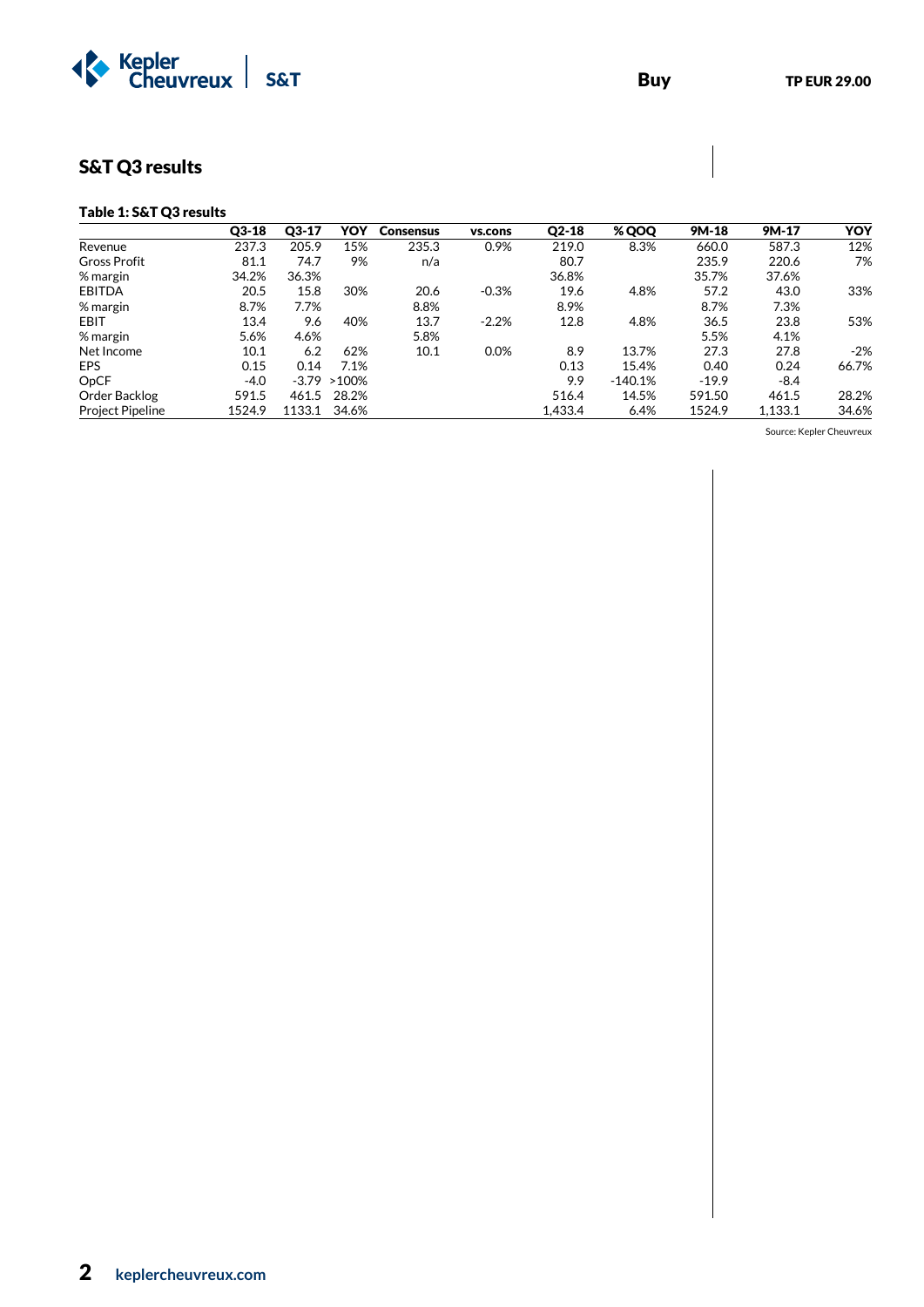

# Key financials

|                                                         |              |                 |              |              |              |              | 12/19E       |               |
|---------------------------------------------------------|--------------|-----------------|--------------|--------------|--------------|--------------|--------------|---------------|
| <b>FY to 31/12 (EUR)</b>                                | 12/13        | 12/14           | 12/15        | 12/16        | 12/17        | 12/18E       |              | 12/20E        |
| <b>Income Statement (EURm)</b>                          |              |                 |              |              |              |              |              |               |
| Sales                                                   | 338.0        | 385.5           | 468.2        | 503.7        | 882.0        | 1,001.7      | 1,140.7      | 1,253.9       |
| % Change                                                | $-0.4%$      | 14.1%           | 21.5%        | 7.6%         | 75.1%        | 13.6%        | 13.9%        | 9.9%          |
| EBITDA adjusted<br>EBITDA margin (%)                    | 20.1<br>6.0% | 551.5<br>143.1% | 28.4<br>6.1% | 34.4<br>6.8% | 68.1<br>7.7% | 86.4<br>8.6% | 99.7<br>8.7% | 116.6<br>9.3% |
| <b>EBIT</b> adjusted                                    | 14.4         | 16.6            | 20.6         | 24.1         | 41.7         | 58.9         | 71.7         | 89.6          |
| EBIT margin (%)                                         | 4.2%         | 4.3%            | 4.4%         | 4.8%         | 4.7%         | 5.9%         | 6.3%         | 7.1%          |
| Net financial items & associates                        | $-2.2$       | $-0.3$          | 0.5          | 0.0          | 0.0          | 0.0          | 0.0          | 0.0           |
| Others                                                  | 0.0          | $-1.6$          | $-2.6$       | $-4.0$       | $-6.3$       | $-4.7$       | $-3.2$       | $-2.2$        |
| Tax                                                     | $-0.1$       | $-0.8$          | $-0.8$       | 0.3          | $-6.0$       | $-8.7$       | $-11.0$      | $-14.0$       |
| Net profit from continuing operations                   | 12.0         | 14.0            | 17.7         | 20.4         | 29.4         | 45.6         | 57.5         | 73.4          |
| Net profit from discontinuing activities                | 0.0          | 0.0             | 0.0          | 0.0          | 0.0          | 0.0          | 0.0<br>57.5  | 0.0           |
| Net profit before minorities<br>Net profit reported     | 12.0<br>11.8 | 14.0<br>12.9    | 17.7<br>15.8 | 20.4<br>14.6 | 29.4<br>22.5 | 45.6<br>44.3 | 57.1         | 73.4<br>73.0  |
| Net profit adjusted                                     | 11.8         | 12.9            | 15.8         | 14.6         | 22.5         | 44.3         | 57.1         | 73.0          |
| <b>Cash Flow Statement (EURm)</b>                       |              |                 |              |              |              |              |              |               |
| Cash flow from operating activities                     | 9.9          | 20.6            | 26.7         | 61.4         | 44.9         | 53.6         | 73.3         | 88.6          |
| Capex                                                   | $-5.8$       | $-5.8$          | $-9.5$       | $-9.3$       | $-23.0$      | $-21.5$      | $-23.3$      | $-24.8$       |
| Free cash flow                                          | 4.1          | 14.8            | 17.2         | 52.1         | 21.9         | 32.1         | 50.0         | 63.8          |
| Acquisitions & Divestments                              | 5.2          | $-4.7$          | $-0.4$       | $-59.2$      | $-11.5$      | $-34.6$      | 0.0          | 0.0           |
| Dividend paid                                           | $-0.3$       | $-4.1$          | $-4.1$       | $-7.8$       | $-7.0$       | $-6.8$       | $-9.6$       | $-10.9$       |
| Others                                                  | $-3.5$       | 2.0             | $-1.8$       | 37.6         | 66.5         | $-5.0$       | 0.0          | 0.0           |
| Change in net financial debt                            | 5.6          | 7.9             | 10.9         | 22.6         | 69.9         | $-14.3$      | 40.4         | 52.9          |
| <b>Balance Sheet (EURm)</b>                             |              |                 |              |              |              |              |              |               |
| Intangible assets                                       | 44.8         | 57.1            | 72.8         | 183.2        | 189.9        | 215.5        | 207.2        | 200.7         |
| Tangible assets<br>Financial & other non-current assets | 9.0<br>13.9  | 11.4<br>0.0     | 15.2<br>0.0  | 27.5<br>0.0  | 31.9<br>0.0  | 34.9<br>0.0  | 38.4<br>0.0  | 42.8<br>0.0   |
|                                                         |              |                 |              |              |              |              |              |               |
| Total shareholders' equity<br>Pension provisions        | 71.2<br>0.0  | 89.7<br>0.0     | 102.2<br>0.0 | 241.1<br>0.0 | 331.9<br>0.0 | 365.7<br>0.0 | 413.6<br>0.0 | 476.2<br>0.0  |
| Liabilities and provisions                              | 148.9        | 183.3           | 216.8        | 427.7        | 473.0        | 506.1        | 493.0        | 461.6         |
| Net financial debt                                      | 9.3          | 1.5             | $-9.4$       | $-32.0$      | $-101.8$     | $-87.6$      | $-128.0$     | $-180.9$      |
| Working capital requirement                             | 23.9         | 90.9            | 100.7        | 198.1        | 211.2        | 247.2        | 271.8        | 290.4         |
| <b>Invested Capital</b>                                 | 77.6         | 159.4           | 188.6        | 408.9        | 433.0        | 497.6        | 517.5        | 533.9         |
| Per share data                                          |              |                 |              |              |              |              |              |               |
| EPS adjusted                                            | 0.30         | 0.32            | 0.36         | 0.33         | 0.43         | 0.69         | 0.89         | 1.14          |
| EPS adj and fully diluted                               | 0.30         | 0.25            | 0.30         | 0.32         | 0.43         | 0.69         | 0.89         | 1.13          |
| % Change                                                | 17.0%        | $-18.1%$        | 22.4%        | 7.0%         | 33.0%        | 60.3%        | 29.1%        | 27.8%         |
| <b>EPS</b> reported                                     | 0.30         | 0.32            | 0.36         | 0.33         | 0.43         | 0.69         | 0.89         | 1.14          |
| Cash flow per share                                     | 0.25<br>1.76 | 0.50<br>2.12    | 0.61         | 1.40         | 0.86<br>5.88 | 0.84         | 1.15<br>6.11 | 1.39<br>7.08  |
| Book value per share<br>Dividend per share              | 0.06         | 0.07            | 2.29<br>0.08 | 3.50<br>0.10 | 0.13         | 5.36<br>0.15 | 0.17         | 0.20          |
| Number of shares, YE (m)                                | 39.20        | 41.00           | 43.51        | 48.93        | 63.44        | 63.44        | 63.44        | 63.44         |
| <b>Ratios</b>                                           |              |                 |              |              |              |              |              |               |
| <b>ROE (%)</b>                                          | 18.1%        | 16.6%           | 17.0%        | 11.5%        | 9.8%         | 13.7%        | 15.6%        | 17.3%         |
| <b>ROIC (%)</b>                                         | 14.3%        | 10.5%           | 8.9%         | 6.1%         | 7.4%         | 9.5%         | 10.6%        | 12.8%         |
| Net fin. debt / EBITDA (x)                              | 0.5          | $0.0\,$         | $-0.3$       | $-0.9$       | $-1.5$       | $-1.0$       | $-1.3$       | $-1.6$        |
| Gearing (%)                                             | 13.1%        | 1.6%            | $-9.2%$      | $-13.3%$     | $-30.7%$     | $-23.9%$     | $-30.9%$     | $-38.0%$      |
| <b>Valuation</b>                                        |              |                 |              |              |              |              |              |               |
| P/E adjusted                                            | 7.9          | 9.0             | 12.2         | 22.8         | 32.0         | 32.0         | 24.8         | 19.4          |
| P/E adjusted and fully diluted                          | 7.9          | 11.6            | 14.8         | 23.4         | 32.4         | 32.3         | 25.0         | 19.6          |
| P/BV                                                    | 1.4          | 1.3             | 1.9          | 2.2          | 2.4          | 4.1          | 3.6          | 3.1           |
| P/CF                                                    | 9.5          | 5.7             | 7.3          | 5.4          | 16.1         | 26.4         | 19.3         | 16.0          |
| Dividend yield (%)                                      | 2.5%         | 2.5%            | 1.8%         | 1.3%         | 0.9%         | 0.7%         | 0.8%         | 0.9%          |
| FCF yield (%)<br>EV/Sales                               | 4.4%<br>0.3  | 12.7%<br>0.3    | 8.9%<br>0.4  | 14.1%<br>0.7 | 2.5%<br>0.9  | 2.3%<br>1.3  | 3.6%<br>1.1  | 4.5%<br>1.0   |
| EV/EBITDA                                               | 5.1          | 0.2             | 6.5          | 9.8          | 11.4         | 15.3         | 12.8         | 10.5          |
| EV/EBIT                                                 | 7.2          | 7.2             | 8.9          | 14.0         | 18.7         | 22.4         | 17.8         | 13.7          |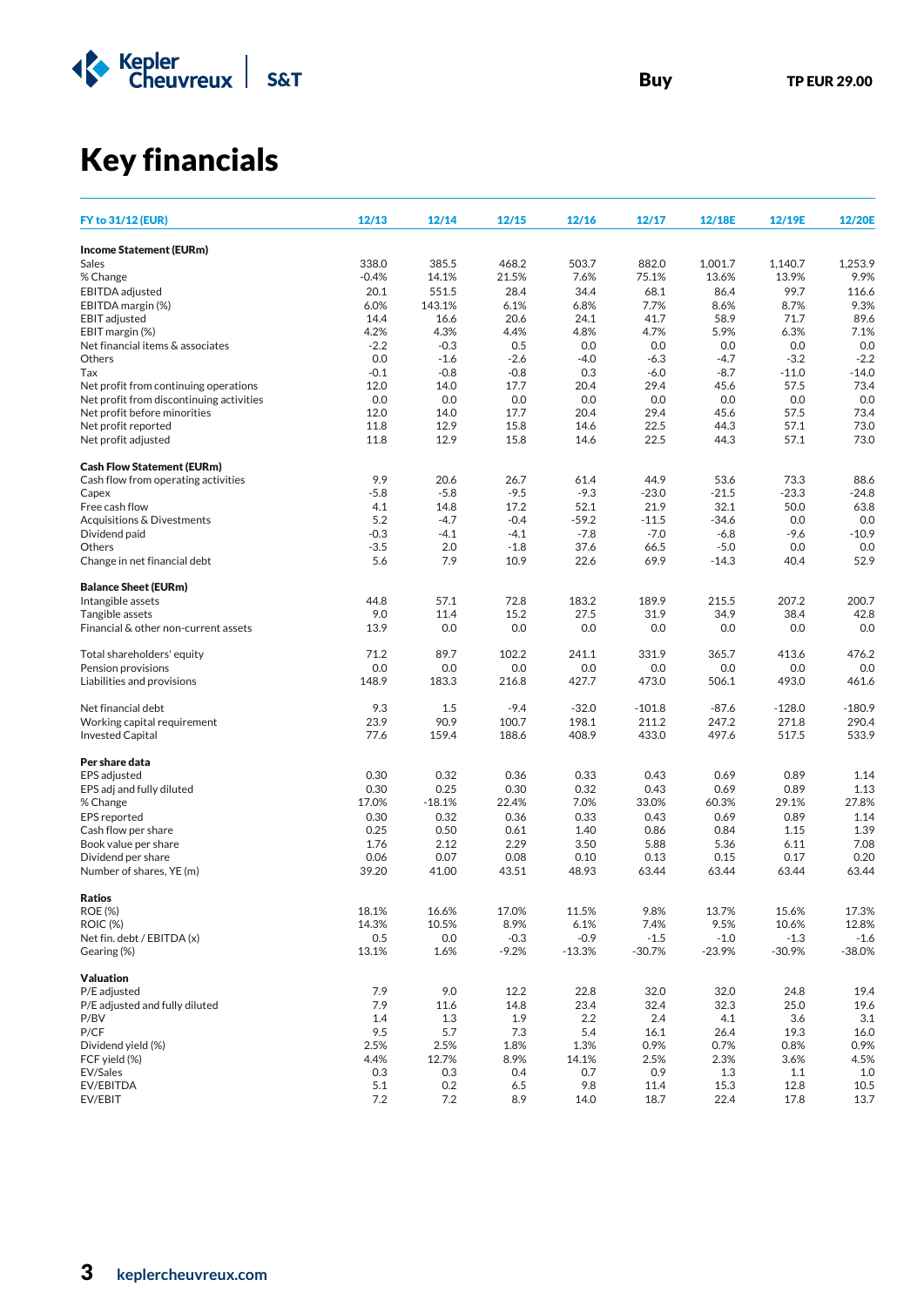



# <sup>4</sup>Research ratings and important disclosures

The term "KEPLER CHEUVREUX" shall, unless the context otherwise requires, mean each of KEPLER CHEUVREUX and its affiliates, subsidiaries and related companies (see "Regulators" table below).

**The investment recommendation(s) referred to in this report was (were) completed on 09/11/2018 7:07 (GMT) and was first disseminated on 09/11/2018 7:11 (GMT).**

**Prices in this report are taken as of the previous day's close (to the date of this report) on the home market unless otherwise stated.**

| Companies mentioned                                  |                         |          |               |  |  |  |  |
|------------------------------------------------------|-------------------------|----------|---------------|--|--|--|--|
| Stock                                                | <b>ISIN</b>             | Currency | Price         |  |  |  |  |
| S&T                                                  | <b>DANCOI</b><br>$\sim$ | EUR      | 22.10<br>---- |  |  |  |  |
| /2018<br>Factset closing prices of 08/11,<br>Source: |                         |          |               |  |  |  |  |

### Disclosure checklist – Potential conflict of interests

**Company Name Disclosure**

Companies mentioned

S&T KEPLER CHEUVREUX and the issuer have agreed that KEPLER CHEUVREUX will produce and disseminate investment research on the said issuer as a service to the issuer

#### Organizational and administrative arrangements to avoid and prevent conflicts of interests

KEPLER CHEUVREUX promotes and disseminates independent investment research and have implemented written procedures designed to identify and manage potential conflicts of interest that arise in connection with its research business, which are available upon request. The KEPLER CHEUVREUX research analysts and other staff involved in issuing and disseminating research reports operate independently of KEPLER CHEUVREUX Investment Banking business. Information barriers and procedures are in place between the research analysts and staff involved in securities trading for the account of KEPLER CHEUVREUX or clients to ensure that price sensitive information is handled according to applicable laws and regulations.

It is KEPLER CHEUVREUX' policy not to disclose the rating to the issuer before publication and dissemination. Nevertheless, this document, in whole or in part, and with the exclusion of ratings, target prices and any other information that could lead to determine its valuation, may have been provided to the issuer prior to publication and dissemination, solely with the aim of verifying factual accuracy.

Please refer to **www.keplercheuvreux.com** for further information relating to research and conflict of interest management.

# Analyst disclosures

The functional job title of the person(s) responsible for the recommendations contained in this report is **Equity/Credit Research Analyst** unless otherwise stated on the cover.

#### Name of the Research Analyst(s): Martin Jungfleisch

**Regulation AC - Analyst Certification:** Each Equity/Credit Research Analyst(s) listed on the front-page of this report, principally responsible for the preparation and content of all or any identified portion of this research report hereby certifies that, with respect to each issuer or security or any identified portion of the report with respect to an issuer or security that the equity research analyst covers in this research report, all of the views expressed in this research report accurately reflect their personal views about those issuer(s) or securities. Each Equity/Credit Research Analyst(s) also certifies that no part of their compensation was, is, or will be, directly or indirectly, related to the specific recommendation(s) or view(s) expressed by that equity research analyst in this research report.

Each Equity/Credit Research Analyst certifies that he is acting independently and impartially from KEPLER CHEUVREUX shareholders, directors and is not affected by any current or potential conflict of interest that may arise from any KEPLER CHEUVREUX activities.

**Analyst Compensation:** The research analyst(s) primarily responsible for the preparation of the content of the research report attest that no part of the analyst's(s') compensation was, is or will be, directly or indirectly, related to the specific recommendations expressed by the research analyst(s) in the research report. The research analyst's(s') compensation is, however, determined by the overall economic performance of KEPLER CHEUVREUX.

**Registration of non-US Analysts**: Unless otherwise noted, the non-US analysts listed on the front of this report are employees of KEPLER CHEUVREUX, which is a non-US affiliate and parent company of Kepler Capital Markets, Inc. a SEC registered and FINRA member broker-dealer. Equity/Credit Research Analysts employed by KEPLER CHEUVREUX, are not registered/qualified as research analysts under FINRA/NYSE rules, may not be associated persons of Kepler Capital Markets, Inc. and may not be subject to NASD Rule 2711 and NYSE Rule 472 restrictions on communications with covered companies, public appearances, and trading securities held by a research analyst account.

#### Research ratings

**Rating ratio Kepler Cheuvreux Q3 2018**

| <b>Rating Breakdown</b>             | <u>r</u> | В    |
|-------------------------------------|----------|------|
| Buy                                 | 49%      | 47%  |
| Hold                                | 35%      | 43%  |
| Reduce                              | 13%      | 8%   |
| Not Rated/Under Review/Accept Offer | 3%       | 2%   |
| Total                               | 100%     | 100% |
| Source: KEPLER CHEUVREUX            |          |      |

A: % of all research recommendations

B: % of issuers to which material services of investment firms are supplied

#### 12 months rating history

The below table shows the history of recommendations and target prices changes issued by KEPLER CHEUVREUX research department (Equity and Credit) over a 12 months period.

| <b>Company Name</b> | Date             | <b>Business Line</b> | Rating              | <b>Target Price</b> | <b>Closing Price</b> |
|---------------------|------------------|----------------------|---------------------|---------------------|----------------------|
| S&T (EUR)           | 10/11/2017 08:02 | Equity Research      | Buv                 | 19.50               | 15.54                |
|                     | 29/03/2018 07:52 | Equity Research      | <b>Under Review</b> | 19.50               | 20.06                |
|                     | 04/04/2018 07:24 | Equity Research      | Buv                 | 21.50               | 18.66                |
|                     | 07/05/2018 07:15 | Equity Research      | Buy                 | 25.00               | 21.64                |
|                     | 16/08/2018 07:17 | Equity Research      | Buv                 | 29.00               | 25.24                |

Credit research does not issue target prices. Left intentionally blank.

**Please refer to the following lin[k https://research.keplercheuvreux.com/app/disclosure](https://research.keplercheuvreux.com/app/disclosure/stock/8466) for a full list of investment recommendations issued over the last 12 months by the author(s) and contributor(s) of this report on any financial instruments.**

# Equity research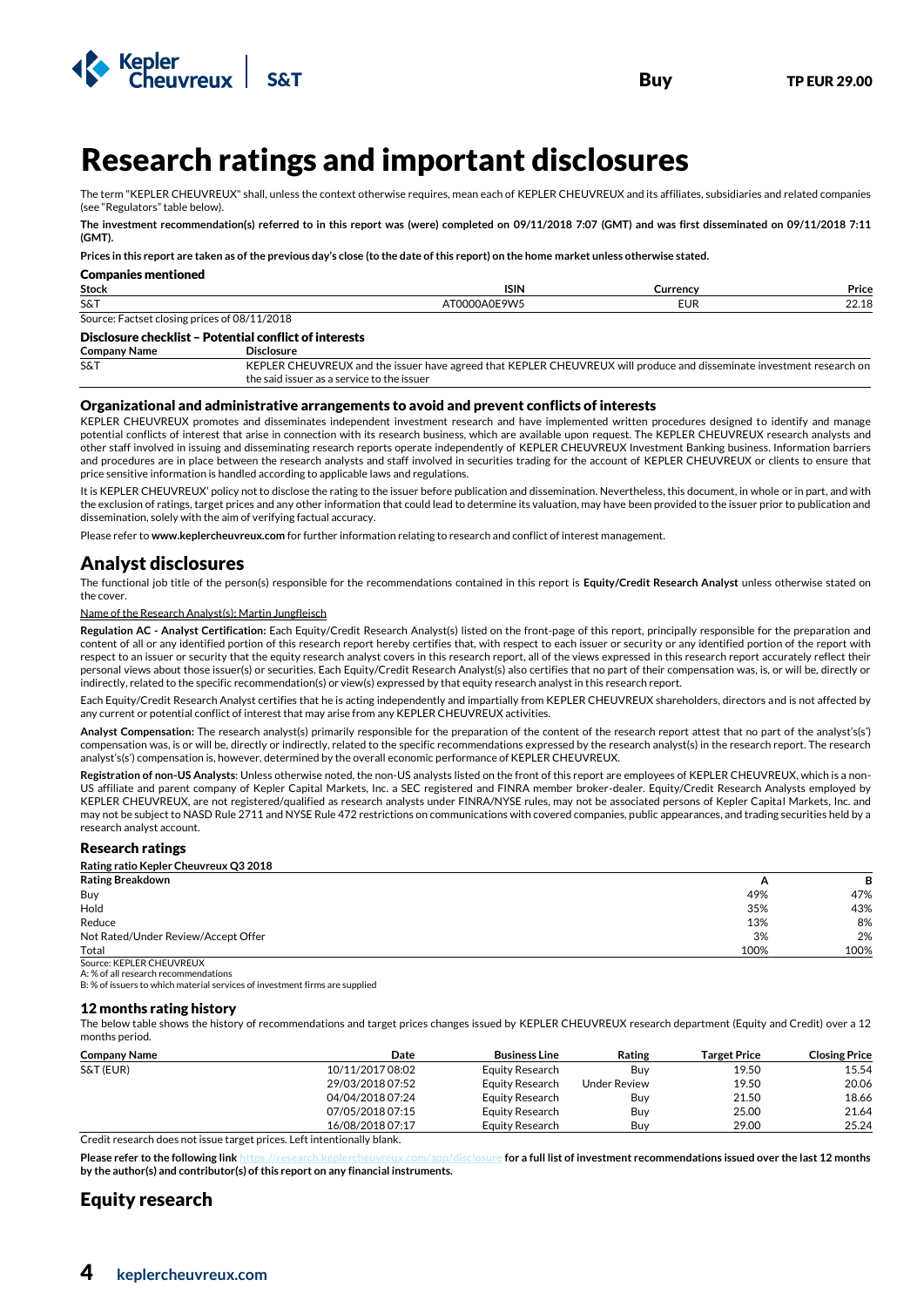

#### Rating system

KEPLER CHEUVREUX equity research ratings and target prices are issued in absolute terms, not relative to any given benchmark. A rating on a stock is set after assessing the twelve months expected upside or downside of the stock derived from the analyst's fair value (target price) and in the light of the risk profile of the company. Ratings are defined as follows:

**Buy**: The minimum expected upside is 10% over next 12 months (the minimum required upside could be higher in light of the company's risk profile).

**Hold**: The expected upside is below 10% (the expected upside could be higher in light of the company's risk profile).

**Reduce:** There is an expected downside.

**Accept offer:** In the context of a total or partial take-over bid, squeeze-out or similar share purchase proposals, the offer price is considered to be fairly valuing the shares.

**Reject offer:** In the context of a total or partial take-over bid, squeeze-out or similar share purchase proposals, the offered price is considered to be undervaluing the shares.

**Under review:** An event occurred with an expected significant impact on our target price and we cannot issue a recommendation before having processed that new information and/or without a new share price reference.

**Not rated**: The stock is not covered.

**Restricted**: A recommendation, target price and/or financial forecast is not disclosed further to compliance and/or other regulatory considerations.

Due to share prices volatility, ratings and target prices may occasionally and temporarily be inconsistent with the above definition.

#### Valuation methodology and risks

Unless otherwise stated in this report, target prices and investment recommendations are determined based on fundamental research methodologies and relies on commonly used valuation methodologies such as Discounted Cash Flow (DCF), valuation multiples comparison with history and peers, Dividend Discount Model (DDM).

Valuation methodologies and models can be highly dependent on macroeconomic factors (such as the price of commodities, exchange rates and interest rates) as well as other external factors including taxation, regulation and geopolitical changes (such as tax policy changes, strikes or war). In addition, investors' confidence and market sentiment can affect the valuation of companies. The valuation is also based on expectations that might change rapidly and without notice, depending on developments specific to individual industries. Whichever valuation method is used there is a significant risk that the target price will not be achieved within the expected timeframe.

Unless otherwise stated, models used are proprietary. Additional information about the proprietary models used in this report is accessible on request.

**KEPLER CHEUVREUX' equity research policy is to update research rating when it deems appropriate in the light of new findings, markets development and any relevant information that can impact the analyst's view and opinion.**

### Credit research

#### Recommendation system (issuer or instrument level)

**Buy:** The analyst has a positive conviction either in absolute or relative valuation terms and/or expects a tightening of the issuer's debt securities spread over a 6 months period.

**Hold:** The analyst has a stable credit fundamental opinion on the issuer and/or performances of the debt securities over a 6 months period.

**Sell:** The analyst expects of a widening of the credit spread to some or all debt securities of the issuer and/or a negative fundamental view over a 6 months period.

**No recommendation**: The analyst does not provide formal, continuous coverage of this issuer and has not assigned a recommendation to the issuer.

**Restricted:** A recommendation, target price and/or financial forecast is not disclosed further to compliance and/or other regulatory considerations.

Recommendations on interest bearing securities mostly focus on the credit spread and on the rating views and methodologies of recognized agencies (S&P, Moody's and Fitch). Ratings and recommendations may differ for a single issuer according the maturity profile, subordination or market valuation of interest bearing securities.

#### Valuation methodology and risks

Unless otherwise stated in this report, recommendations produced on companies covered by KEPLER CHEUVREUX credit research, rely on fundamental analysis combined with a market approach of the interest bearing securities valuations. The methodology employed to assign recommendations is based on the analyst fundamental evaluation of the groups' operating and financial profiles adjusted by credit specific elements.

Valuation methodologies and models can be highly dependent on macroeconomic factors (such as the price of commodities, exchange rates and interest rates) as well as other external factors including taxation, regulation and geopolitical changes (such as tax policy changes, strikes or war) and also on methodologies' changes of recognized agencies. In addition, investors' confidence and market sentiment can affect the valuation of companies. The valuation is also based on expectations that might change rapidly and without notice, depending on developments specific to individual industries.

Unless otherwise stated, models used are proprietary. If nothing is indicated to the contrary, all figures are unaudited. Additional information about the proprietary models used in this report is accessible on request.

**KEPLER CHEUVREUX' credit research policy is to update research rating when it deems appropriate in the light of new findings, markets development and any relevant information that can impact the analyst's view and opinion.** 

#### KEPLER CHEUVREUX research and distribution

| <b>Regulators</b>                        |                                                 |                     |
|------------------------------------------|-------------------------------------------------|---------------------|
| Location                                 | Regulator                                       | <b>Abbreviation</b> |
| <b>KEPLER CHEUVREUX S.A - France</b>     | Autorité des Marchés Financiers                 | AMF                 |
| KEPLER CHEUVREUX, Sucursal en España     | Comisión Nacional del Mercado de Valores        | <b>CNMV</b>         |
| KEPLER CHEUVREUX, Frankfurt branch       | Bundesanstalt für Finanzdienstleistungsaufsicht | <b>BaFin</b>        |
| KEPLER CHEUVREUX, Milan branch           | Commissione Nazionale per le Società e la Borsa | <b>CONSOB</b>       |
| KEPLER CHEUVREUX, Amsterdam branch       | Autoriteit Financiële Markten                   | AFM                 |
| Kepler Capital Markets SA, Zurich branch | Swiss Financial Market Supervisory Authority    | <b>FINMA</b>        |
| Kepler Capital Markets, Inc.             | Financial Industry Regulatory Authority         | <b>FINRA</b>        |
| KEPLER CHEUVREUX. London branch          | <b>Financial Conduct Authority</b>              | <b>FCA</b>          |
| KEPLER CHEUVREUX. Vienna branch          | Austrian Financial Services Authority           | <b>FMA</b>          |
| KEPLER CHEUVREUX. Stockholm Branch       | Finansinspektionen                              | FI                  |
| KEPLER CHEUVREUX, Oslo Branch            | Finanstilsynet                                  | <b>NFSA</b>         |
| KEPLER CHEUVREUX, Bruxelles Branch       | Autorité des Services et Marchés Financiers     | <b>FSMA</b>         |

KEPLER CHEUVREUX is authorised and regulated by both Autorité de Contrôle Prudentiel and Autorité des Marchés Financiers.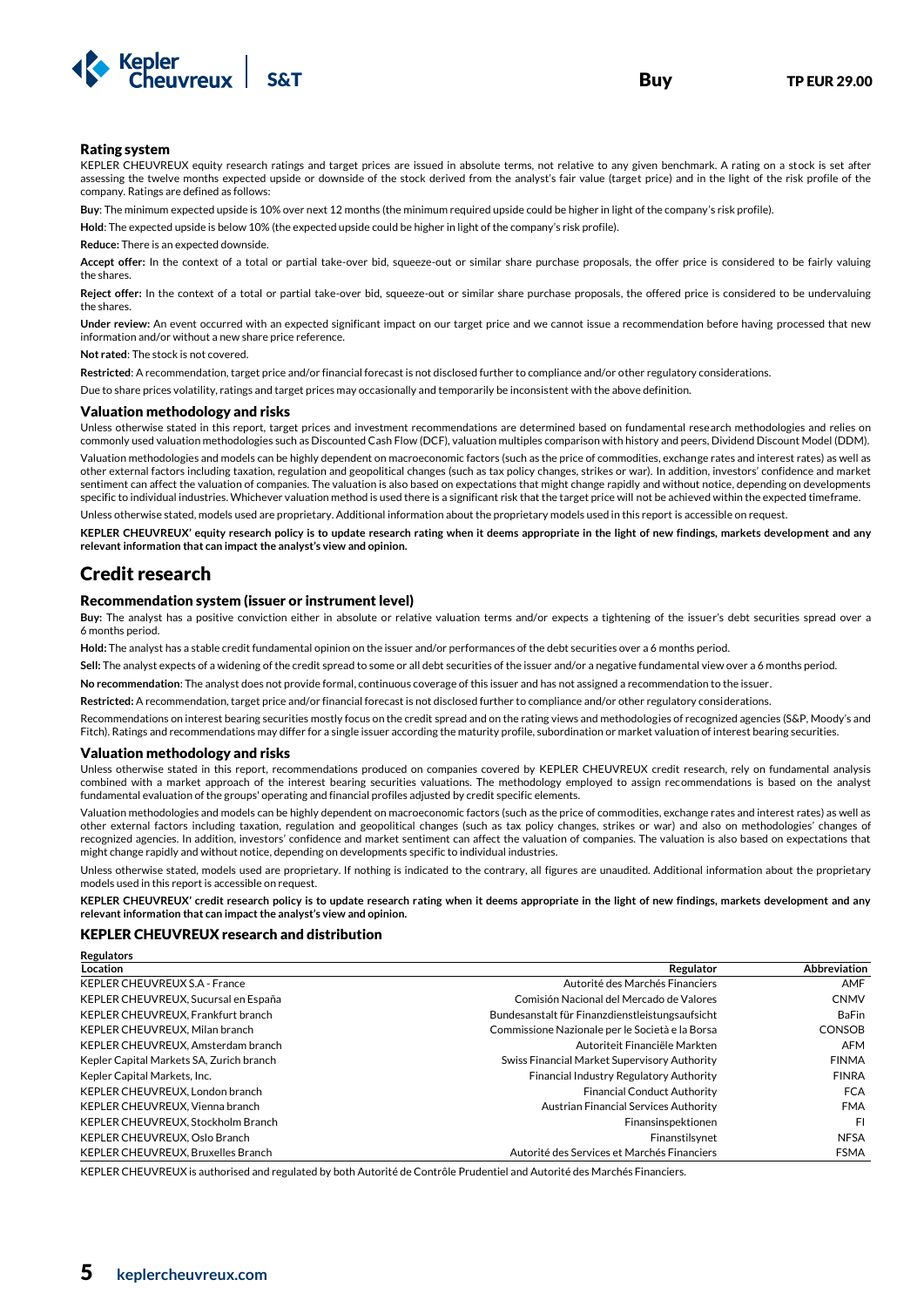

# Legal and disclosure information

### Other disclosures

#### **This product is not for distribution to retail clients.**

MIFID 2 WARNING: We remind you that pursuant to MiFID 2, it is your responsibility, as a recipient of this research document, to determine whether or not your firm is impacted by the provisions of the Directive 2014/65/EU of the European Parliament and of the Council of 15 May 2014 on markets in financial instruments ("MiFID 2") regarding the unbundling of research and execution (the "MiFID 2 Research Rules"). For any request on the provision of research documents, please send an email to **[crystal.team@keplercheuvreux.com.](mailto:crystal.team@keplercheuvreux.com)**

The information contained in this publication was obtained from various publicly available sources believed to be reliable, but has not been independently verified by KEPLER CHEUVREUX. KEPLER CHEUVREUX does not warrant the completeness or accuracy of such information and does not accept any liability with respect to the accuracy or completeness of such information, except to the extent required by applicable law.

**This publication is a brief summary and does not purport to contain all available information on the subjects covered. Further information may be available on request.**

**This publication is for information purposes only and shall not be construed as an offer or solicitation for the subscription or purchase or sale of any securities, or as an invitation, inducement or intermediation for the sale, subscription or purchase of any securities, or for engaging in any other transaction.**

Any opinions, projections, forecasts or estimates in this report are those of the author only, who has acted with a high degree of expertise. They reflect only the current views of the author at the date of this report and are subject to change without notice. KEPLER CHEUVREUX has no obligation to update, modify or amend this publication or to otherwise notify a reader or recipient of this publication in the event that any matter, opinion, projection, forecast or estimate contained herein, changes or subsequently becomes inaccurate, or if research on the subject company is withdrawn. The analysis, opinions, projections, forecasts and estimates expressed in this report were in no way affected or influenced by the issuer. The author of this publication benefits financially from the overall success of KEPLER CHEUVREUX.

The investments referred to in this publication may not be suitable for all recipients. Recipients are urged to base their investment decisions upon their own appropriate investigations that they deem necessary. Any loss or other consequence arising from the use of the material contained in this publication shall be the sole and exclusive responsibility of the investor and KEPLER CHEUVREUX accepts no liability for any such loss or consequence. In the event of any doubt about any investment, recipients should contact their own investment, legal and/or tax advisers to seek advice regarding the appropriateness of investing. Some of the investments mentioned in this publication may not be readily liquid investments. Consequently it may be difficult to sell or realise such investments. The past is not necessarily a guide to future performance of an investment. The value of investments and the income derived from them may fall as well as rise and investors may not get back the amount invested. Some investments discussed in this publication may have a high level of volatility. High volatility investments may experience sudden and large falls in their value which may cause losses. International investing includes risks related to political and economic uncertainties of foreign countries, as well as currency risk.

To the extent permitted by applicable law, no liability whatsoever is accepted for any direct or consequential loss, damages, costs or prejudices whatsoever arising from the use of this publication or its contents.

# Country and region disclosures

**United Kingdom:** This document is for persons who are Eligible Counterparties or Professional Clients only and is exempt from the general restriction in section 21 of the Financial Services and Markets Act 2000 on the communication of invitations or inducements to engage in investment activity on the grounds that it is being distributed in the United Kingdom only to persons of a kind described in Articles 19(5) (Investment professionals) and 49(2) (High net worth companies, unincorporated associations, etc.) of the Financial Services and Markets Act 2000 (Financial Promotion) Order 2005 (as amended). It is not intended to be distributed or passed on, directly or indirectly, to any other class of persons. Any investment to which this document relates is available only to such persons, and other classes of person should not rely on this document.

**United States:** This communication is only intended for, and will only be distributed to, persons residing in any jurisdictions where such distribution or availability would not be contrary to local law or regulation. This communication must not be acted upon or relied on by persons in any jurisdiction other than in accordance with local law or regulation and where such person is an investment professional with the requisite sophistication to understand an investment in such securities of the type communicated and assume the risks associated therewith.

This communication is confidential and is intended solely for the addressee. It is not to be forwarded to any other person or copied without the permission of the sender. This communication is provided for information only. It is not a personal recommendation or an offer to sell or a solicitation to buy the securities mentioned. Investors should obtain independent professional advice before making an investment.

**Notice to U.S. Investors:** This material is not for distribution in the United States, except to "major US institutional investors" as defined in SEC Rule 15a-6 ("Rule 15a-6"). KEPLER CHEUVREUX has entered into a 15a-6 Agreement with Kepler Capital Markets, Inc. ("KCM, Inc.") which enables this report to be furnished to certain U.S. recipients in reliance on Rule 15a-6 through KCM, Inc.

Each U.S. recipient of this report represents and agrees, by virtue of its acceptance thereof, that it is a "major U.S. institutional investor" (as such term is defined in Rule 15a-6) and that it understands the risks involved in executing transactions in such securities. Any U.S. recipient of this report that wishes to discuss or receive additional information regarding any security or issuer mentioned herein, or engage in any transaction to purchase or sell or solicit or offer the purchase or sale of such securities, should contact a registered representative of KCM, Inc.

KCM, Inc. is a broker-dealer registered with the Securities and Exchange Commission ("SEC") under the U.S. Securities Exchange Act of 1934, as amended, Member of the Financial Industry Regulatory Authority ("FINRA") and Member of the Securities Investor Protection Corporation ("SIPC"). Pursuant to SEC Rule 15a-6, you must contact a Registered Representative of KCM, Inc. if you are seeking to execute a transaction in the securities discussed in this report. You can reach KCM, Inc. at Tower 49, 12 East 49th Street, Floor 36, New York, NY 10017, Compliance Department (212) 710-7625; Operations Department (212) 710-7606; Trading Desk (212) 710-7602. Further information is also available at www.keplercheuvreux.com. You may obtain information about SIPC, including the SIPC brochure, by contacting SIPC directly at 202-371-8300; website: http://www.sipc.org/.

KCM, Inc. is a wholly owned subsidiary of KEPLER CHEUVREUX. KEPLER CHEUVREUX , registered on the Paris Register of Companies with the number 413 064 841 (1997 B 10253), whose registered office is located at 112 avenue Kléber, 75016 Paris, is authorised and regulated by both Autorité de Contrôle Prudentiel (ACP) and Autorité des Marchés Financiers (AMF).

Nothing herein excludes or restricts any duty or liability to a customer that KCM, Inc. may have under applicable law. Investment products provided by or through KCM, Inc. are not insured by the Federal Deposit Insurance Corporation and are not deposits or other obligations of any insured depository institution, may lose value and are not guaranteed by the entity that published the research as disclosed on the front page and are not guaranteed by KCM, Inc.

Investing in non-U.S. Securities may entail certain risks. The securities referred to in this report and non-U.S. issuers may not be registered under the U.S. Securities Act of 1933, as amended, and the issuer of such securities may not be subject to U.S. reporting and/or other requirements. Rule 144A securities may be offered or sold only to persons in the U.S. who are Qualified Institutional Buyers within the meaning of Rule 144A under the Securities Act. The information available about non-U.S. companies may be limited, and non-U.S. companies are generally not subject to the same uniform auditing and reporting standards as U.S. companies. Securities of some non-U.S. companies may not be as liquid as securities of comparable U.S. companies. Securities discussed herein may be rated below investment grade and should therefore only be considered for inclusion in accounts qualified for speculative investment.

Analysts employed by KEPLER CHEUVREUX SA, a non-U.S. broker-dealer, are not required to take the FINRA analyst exam. The information contained in this report is intended solely for certain "major U.S. institutional investors" and may not be used or relied upon by any other person for any purpose. Such information is provided for informational purposes only and does not constitute a solicitation to buy or an offer to sell any securities under the Securities Act of 1933, as amended, or under any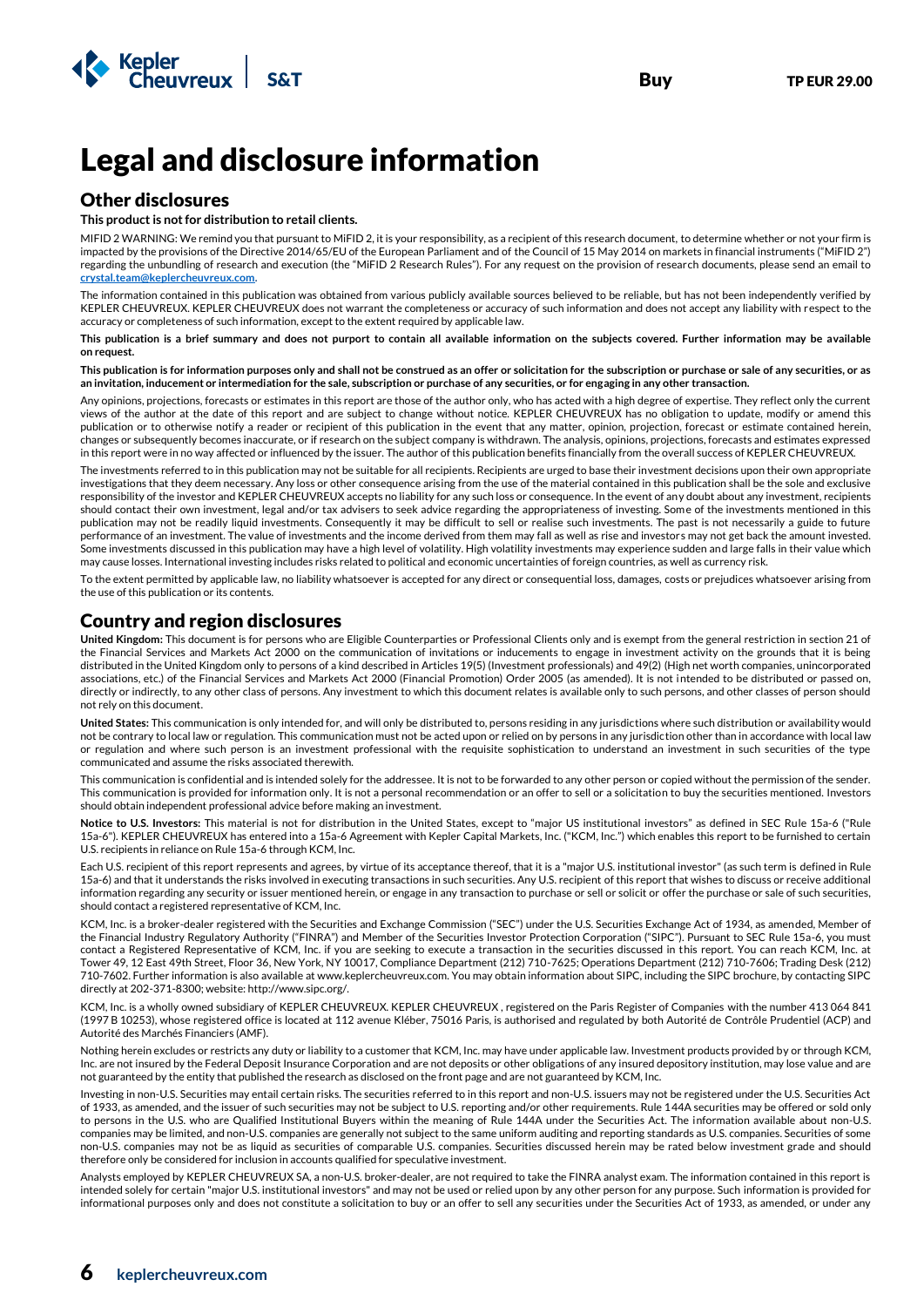

In jurisdictions where KCM, Inc. is not registered or licensed to trade in securities, or other financial products, transactions may be executed only in accordance with applicable law and legislation, which may vary from jurisdiction to jurisdiction and which may require that a transaction be made in accordance with applicable exemptions from registration or licensing requirements.

The information in this publication is based on sources believed to be reliable, but KCM, Inc. does not make any representation with respect to its completeness or accuracy. All opinions expressed herein reflect the author's judgment at the original time of publication, without regard to the date on which you may receive such information, and are subject to change without notice.

KCM, Inc. and/or its affiliates may have issued other reports that are inconsistent with, and reach different conclusions from, the information presented in this report. These publications reflect the different assumptions, views and analytical methods of the analysts who prepared them. Past performance should not be taken as an indication or guarantee of future performance, and no representation or warranty, express or implied, is provided in relation to future performance.

KCM, Inc. and any company affiliated with it may, with respect to any securities discussed herein: (a) take a long or short position and buy or sell such securities; (b) act as investment and/or commercial bankers for issuers of such securities; (c) act as market makers for such securities; (d) serve on the board of any issuer of such securities; and (e) act as paid consultant or advisor to any issuer. The information contained herein may include forward-looking statements within the meaning of U.S. federal securities laws that are subject to risks and uncertainties. Factors that could cause a company's actual results and financial condition to differ from expectations include, without limitation: political uncertainty, changes in general economic conditions that adversely affect the level of demand for the company's products or services, changes in foreign exchange markets, changes in international and domestic financial markets and in the competitive environment, and other factors relating to the foregoing. All forward-looking statements contained in this report are qualified in their entirety by this cautionary statement.

**France:** This publication is issued and distributed in accordance with Articles L.544-1 and seq and R. 621-30-1 of the Code Monétaire et Financier and with Articles 313 25 to 313-27 and 315-1 and seq of the General Regulation of the Autorité des Marchés Financiers (AMF).

**Germany:** This report must not be distributed to persons who are retail clients in the meaning of Sec. 31a para. 3 of the German Securities Trading Act (Wertpapierhandelsgesetz – "WpHG"). This report may be amended, supplemented or updated in such manner and as frequently as the author deems.

**Italy:** This document is issued by KEPLER CHEUVREUX Milan branch, authorised in France by the Autorité des Marchés Financiers (AMF) and the Autorité de Contrôle Prudentiel (ACP) and registered in Italy by the Commissione Nazionale per le Società e la Borsa (CONSOB) and is distributed by KEPLER CHEUVREUX. This document is for Eligible Counterparties or Professional Clients only as defined by the CONSOB Regulation 16190/2007 (art. 26 and art. 58).Other classes of persons should not rely on this document. Reports on issuers of financial instruments listed by Article 180, paragraph 1, letter a) of the Italian Consolidated Act on Financial Services (Legislative Decree No. 58 of 24/2/1998, as amended from time to time) must comply with the requirements envisaged by articles 69 to 69-novies of CONSOB Regulation 11971/1999. According to these provisions KEPLER CHEUVREUX warns on the significant interests of KEPLER CHEUVREUX indicated in Annex 1 hereof, confirms that there are not significant financial interests of KEPLER CHEUVREUX in relation to the securities object of this report as well as other circumstance or relationship with the issuer of the securities object of this report (including but not limited to conflict of interest, significant shareholdings held in or by the issuer and other significant interests held by KEPLER CHEUVREUX or other entities controlling or subject to control by KEPLER CHEUVREUX in relation to the issuer which may affect the impartiality of this document]. Equities discussed herein are covered on a continuous basis with regular reports at results release. Reports are released on the date shown on cover and distributed via print and email. KEPLER CHEUVREUX branch di Milano analysts is not affiliated with any professional groups or organisations. All estimates are by KEPLER CHEUVREUX unless otherwise stated.

Spain: This document is only intended for persons who are Eligible Counterparties or Professional Clients within the meaning of Article 78bis and Article 78ter of the Spanish Securities Market Act. It is not intended to be distributed or passed on, directly or indirectly, to any other class of persons. This report has been issued by KEPLER CHEUVREUX Sucursal en España registered in Spain by the Comisión Nacional del Mercado de Valores (CNMV) in the foreign investments firms registry and it has been distributed in Spain by it or by KEPLER CHEUVREUX authorised and regulated by both Autorité de Contrôle Prudentiel and Autorité des Marchés Financiers. There is no obligation to either register or file any report or any supplemental documentation or information with the CNMV. In accordance with the Spanish Securities Market Law (Ley del Mercado de Valores), there is no need for the CNMV to verify, authorise or carry out a compliance review of this document or related documentation, and no information needs to be provided.

**Switzerland:** This publication is intended to be distributed to professional investors in circumstances such that there is no public offer. This publication does not constitute a prospectus within the meaning of Articles 652a and 1156 of the Swiss Code of Obligations.

**Canada:** This document is for information and marketing purposes only. The information contained herein is not, and under no circumstances to be construed as, a prospectus, an offering memorandum, an advertisement, a public offering, an offer to sell securities, or a solicitation of an offer to buy securities, in Canada or any province or territory thereof. Any offer or sale of the securities described herein in Canada will be made only under an exemption from the requirements to file a prospectus with the relevant Canadian securities regulators under applicable Canadian securities laws in the relevant province or territory of Canada in which such offer or sale is made. Under no circumstances is the information contained herein to be construed as investment advice in any province or territory of Canada and is not tailored to the needs of the recipient. No securities commission or similar regulatory authority in Canada has reviewed or in any way passed upon these materials, the information contained herein or the merits of the securities described herein.

Pursuant to a research distribution agreement between Kepler Cheuvreux and CIBC World Markets Inc. ("CIBC"), CIBC distributes Kepler Cheuvreux equity research to Canadian clients of CIBC. This research report has not been prepared in accordance with the disclosure requirements of Dealer Member Rule 3400 –Research Restrictions and Disclosure Requirements of the Investment Industry Regulatory Organization of Canada ("IIROC"). KEPLER CHEUVREUX is authorised and regulated by both Autorité de Contrôle Prudentiel and Autorité des Marchés Financiers ("AMF"). If this research report had been prepared in compliance with IIROC's requirements it would require disclosure if the IIROC regulated dealer and its affiliates collectively beneficially owned 1% or more of any class of equity securities issued by the company covered in this research report. Under AMF requirements disclosure is only required for major shareholdings by the AMF regulated dealer or any of its affiliates, including at least shareholdings exceeding 5% of the total issued share capital of the company covered in this research report.

**Other countries:** Laws and regulations of other countries may also restrict the distribution of this report. Persons in possession of this document should inform themselves about possible legal restrictions and observe them accordingly.

**None of the material, nor its content may be altered in anyway, transmitted to, copied or distributed to any other party, in whole or in part, unless otherwise agreed with KEPLER CHEUVREUX in writing.**